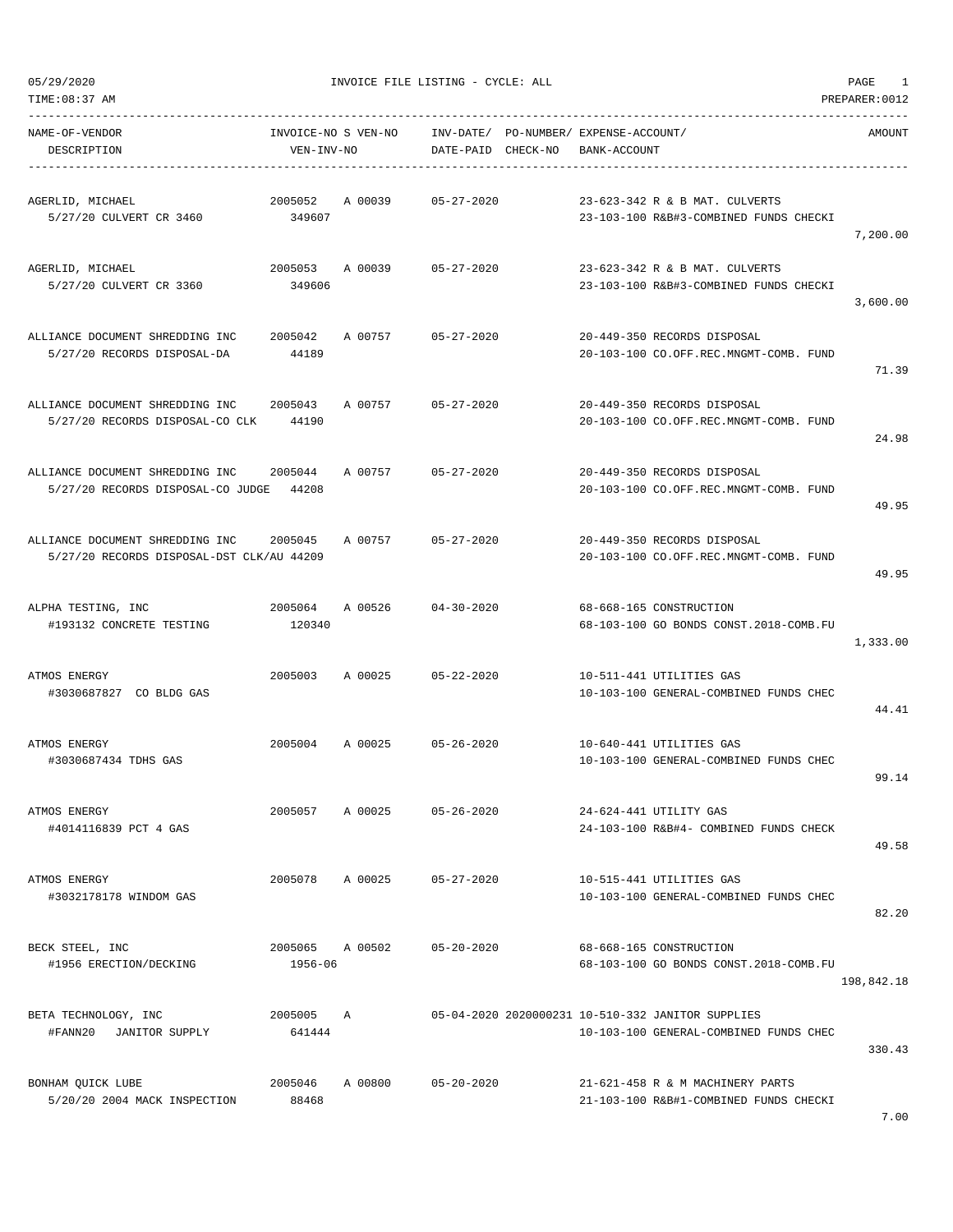| NAME-OF-VENDOR<br>DESCRIPTION                                 | VEN-INV-NO                 |                 | INVOICE-NO S VEN-NO INV-DATE/ PO-NUMBER/ EXPENSE-ACCOUNT/<br>DATE-PAID CHECK-NO | BANK-ACCOUNT    |                                                                               | AMOUNT     |
|---------------------------------------------------------------|----------------------------|-----------------|---------------------------------------------------------------------------------|-----------------|-------------------------------------------------------------------------------|------------|
| BORSERINE LAW<br>FA-19-42281 HUNT DST CT                      |                            | 2005006 A 00443 | 05-12-2020                                                                      |                 | 10-435-436 ATTORNEY FEES- CPS CASES<br>10-103-100 GENERAL-COMBINED FUNDS CHEC | 450.00     |
| BRESE-LEBRON LAW, PLLC<br>CR-19-27159 DAVIS DST CT            |                            |                 | 2005007 A 00449 05-19-2020                                                      |                 | 10-435-437 ATTORNEY FEES<br>10-103-100 GENERAL-COMBINED FUNDS CHEC            | 484.50     |
| BRYCO-BRYANT CO<br>#190358 MASONRY                            | 2005066<br>$\overline{7}$  |                 | A 00508 05-20-2020                                                              |                 | 68-668-168 MASONRY AND STONE<br>68-103-100 GO BONDS CONST.2018-COMB.FU        | 407,768.96 |
| CASH<br>5/28/20 2004 MACK REGISTRATION                        | 2005047 A<br>PLATE 1404937 |                 | $05 - 28 - 2020$                                                                |                 | 21-621-458 R & M MACHINERY PARTS<br>21-103-100 R&B#1-COMBINED FUNDS CHECKI    | 7.50       |
| CEC FACILITIES GROUP, LLC<br>#190358 ELECTRICAL               | E1936-7                    |                 | 2005067 A 00493 05-31-2020                                                      |                 | 68-668-165 CONSTRUCTION<br>68-103-100 GO BONDS CONST.2018-COMB.FU             | 34,485.00  |
| CHAMBERLIN DALLAS LLC<br>#19054 BOND/INSULATION               | $\mathbf{1}$               |                 | 2005068 A 00555 05-31-2020                                                      |                 | 68-668-165 CONSTRUCTION<br>68-103-100 GO BONDS CONST. 2018-COMB. FU           | 17,698.69  |
| COUNTY TRASH SERVICE<br>#322234 LAKE FANNIN TRASH             |                            |                 | 2005074 A 00475 05-28-2020                                                      |                 | 85-520-443 TRASH PICK-UP<br>85-103-100 LAKE FANNIN-COMBINED FUNDS             | 65.00      |
| DELL MARKETING L.P.<br>#33874740 Toner (2)                    | 10394322056                |                 |                                                                                 |                 | 12-103-100 CO.CLK.VITAL STAT.-COMB.FUN                                        | 740.98     |
| EVANS, MICHAEL S.<br>38394 WILLIAMSON DST CT                  |                            |                 | 2005008 A 00438 05-15-2020                                                      |                 | 10-435-436 ATTORNEY FEES- CPS CASES<br>10-103-100 GENERAL-COMBINED FUNDS CHEC | 707.68     |
| EVANS, MICHAEL S.<br>FA-19-44386 AJ/JF DST CT                 | 2005009                    | A 00438         | 05-15-2020                                                                      |                 | 10-435-436 ATTORNEY FEES- CPS CASES<br>10-103-100 GENERAL-COMBINED FUNDS CHEC | 972.65     |
| H & G SYSTEMS, L.P.<br>5/28/20 HVAC/SEWER                     | 2005069<br>1232            |                 | A 00507 05-20-2020                                                              |                 | 68-668-165 CONSTRUCTION<br>68-103-100 GO BONDS CONST. 2018-COMB.FU            | 32,507.10  |
| HAZELTON, SHANE<br>5/27/20 HAZELTON STATE BAR DUES            | 2005010 A                  |                 | $05 - 27 - 2020$                                                                | 10-475-481 DUES | 10-103-100 GENERAL-COMBINED FUNDS CHEC                                        | 103.00     |
| IHS PHARMACY<br>#FI99999999 APRIL PRISONER MEDS 62882         |                            |                 | 2005011 A 00405 04-30-2020                                                      |                 | 10-565-405 PRISONER MEDICAL<br>10-103-100 GENERAL-COMBINED FUNDS CHEC         | 12,595.68  |
| KONICA MINOLTA PREMIER FINANCE<br>#1284057 COPIER ENVIR DEVEL | 68166401                   |                 | 2005012 A 00444 05-23-2020                                                      |                 | 10-590-315 COPIER RENTAL<br>10-103-100 GENERAL-COMBINED FUNDS CHEC            |            |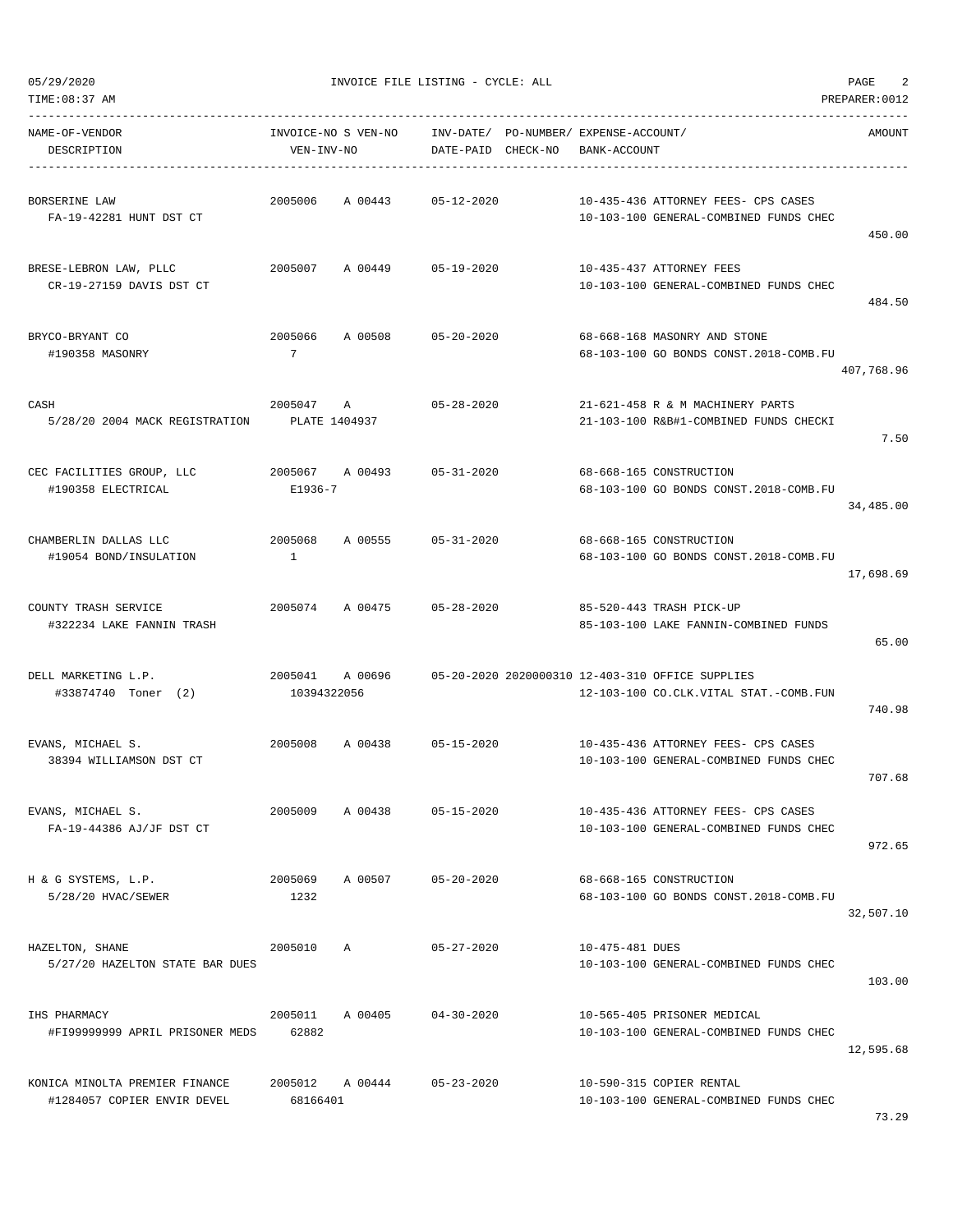| TIME:08:37 AM                                                    |                                        |                                                             |                                                                                             | PREPARER: 0012 |
|------------------------------------------------------------------|----------------------------------------|-------------------------------------------------------------|---------------------------------------------------------------------------------------------|----------------|
| NAME-OF-VENDOR<br>DESCRIPTION                                    | INVOICE-NO S VEN-NO<br>VEN-INV-NO      | INV-DATE/ PO-NUMBER/ EXPENSE-ACCOUNT/<br>DATE-PAID CHECK-NO | BANK-ACCOUNT                                                                                | AMOUNT         |
| KONICA MINOLTA PREMIER FINANCE<br>#1284057 COPIER CO CT@LAW      | 2005013<br>A 00444<br>68166401         | $05 - 23 - 2020$                                            | 10-410-315 COPIER RENTAL<br>10-103-100 GENERAL-COMBINED FUNDS CHEC                          | 97.72          |
| KONICA MINOLTA PREMIER FINANCE<br>#1284057 COPIER AUDITOR/CO CLK | 2005014 A 00444 05-23-2020<br>68166401 |                                                             | 10-510-315 COPIER RENTAL<br>10-103-100 GENERAL-COMBINED FUNDS CHEC                          | 314.27         |
| KONICA MINOLTA PREMIER FINANCE<br>#1284057 COPIER S ANNEX        | 2005015 A 00444<br>68166401            | $05 - 23 - 2020$                                            | 10-513-315 COPIER RENTAL<br>10-103-100 GENERAL-COMBINED FUNDS CHEC                          | 97.72          |
| KONICA MINOLTA PREMIER FINANCE<br>#1284057 COPIER TAX ASSESSOR   | 2005016 A 00444<br>68166401            | $05 - 23 - 2020$                                            | 10-499-315 COPIER EXPENSE<br>10-103-100 GENERAL-COMBINED FUNDS CHEC                         | 89.75          |
| KONICA MINOLTA PREMIER FINANCE<br>#1284057 COPIER AGRILIFE       | 2005017<br>A 00444<br>68166401         | $05 - 23 - 2020$                                            | 10-665-315 COPIER RENTAL<br>10-103-100 GENERAL-COMBINED FUNDS CHEC                          | 89.75          |
| KONICA MINOLTA PREMIER FINANCE<br>#1284057 COPIER DA             | 2005018<br>A 00444<br>68166401         | $05 - 23 - 2020$                                            | 10-475-315 COPIER EXPENSE<br>10-103-100 GENERAL-COMBINED FUNDS CHEC                         | 101.52         |
| KONICA MINOLTA PREMIER FINANCE<br>#1284057 COPIER JUV PROB       | 2005019 A 00444<br>68166401            | $05 - 23 - 2020$                                            | 10-575-315 COPIER RENTAL<br>10-103-100 GENERAL-COMBINED FUNDS CHEC                          | 24.43          |
| LIFEPROTECTION SPRINKLER, LLC<br>5/18/20 SPRINKLER SYSTEM        | 2005070<br>A 00509<br>$\overline{4}$   | $05 - 18 - 2020$                                            | 68-668-165 CONSTRUCTION<br>68-103-100 GO BONDS CONST.2018-COMB.FU                           | 23,827.95      |
| MCCRAW MATERIALS<br>$5/21/20$ ROCK & GRAVEL                      | 2005054<br>A 00095<br>27431            | $05 - 21 - 2020$                                            | 23-623-341 R & B MAT. ROCK & GRAVEL<br>23-103-100 R&B#3-COMBINED FUNDS CHECKI               | 3,933.80       |
| MIEARS, STEVEN R.<br>CR-18-26591 PLESS DST CT                    | 2005020<br>A 00337                     | $05 - 11 - 2020$                                            | 10-435-437 ATTORNEY FEES<br>10-103-100 GENERAL-COMBINED FUNDS CHEC                          | 1,250.00       |
| MIEARS, STEVEN R.<br>FA-19-44386 FULLER DST CT                   | 2005021<br>A 00337                     | $05 - 15 - 2020$                                            | 10-435-436 ATTORNEY FEES- CPS CASES<br>10-103-100 GENERAL-COMBINED FUNDS CHEC               | 650.00         |
| OFFICE DEPOT<br>#29023460 Chair                                  | 2005022<br>A 00216<br>493744049001     |                                                             | 05-18-2020 2020000306 10-590-572 OFFICE EQUIPMENT<br>10-103-100 GENERAL-COMBINED FUNDS CHEC | 114.99         |
| OFFICE DEPOT<br>#29023460 Ext Cords                              | A 00216<br>2005023<br>493736185002     |                                                             | 05-15-2020 2020000306 10-590-310 OFFICE SUPPLIES<br>10-103-100 GENERAL-COMBINED FUNDS CHEC  | 25.38          |
| OFFICE DEPOT<br>#29023460 Office Supplies                        | 2005024<br>A 00216<br>498099081001     |                                                             | 05-22-2020 2020000316 10-450-310 OFFICE SUPPLIES<br>10-103-100 GENERAL-COMBINED FUNDS CHEC  |                |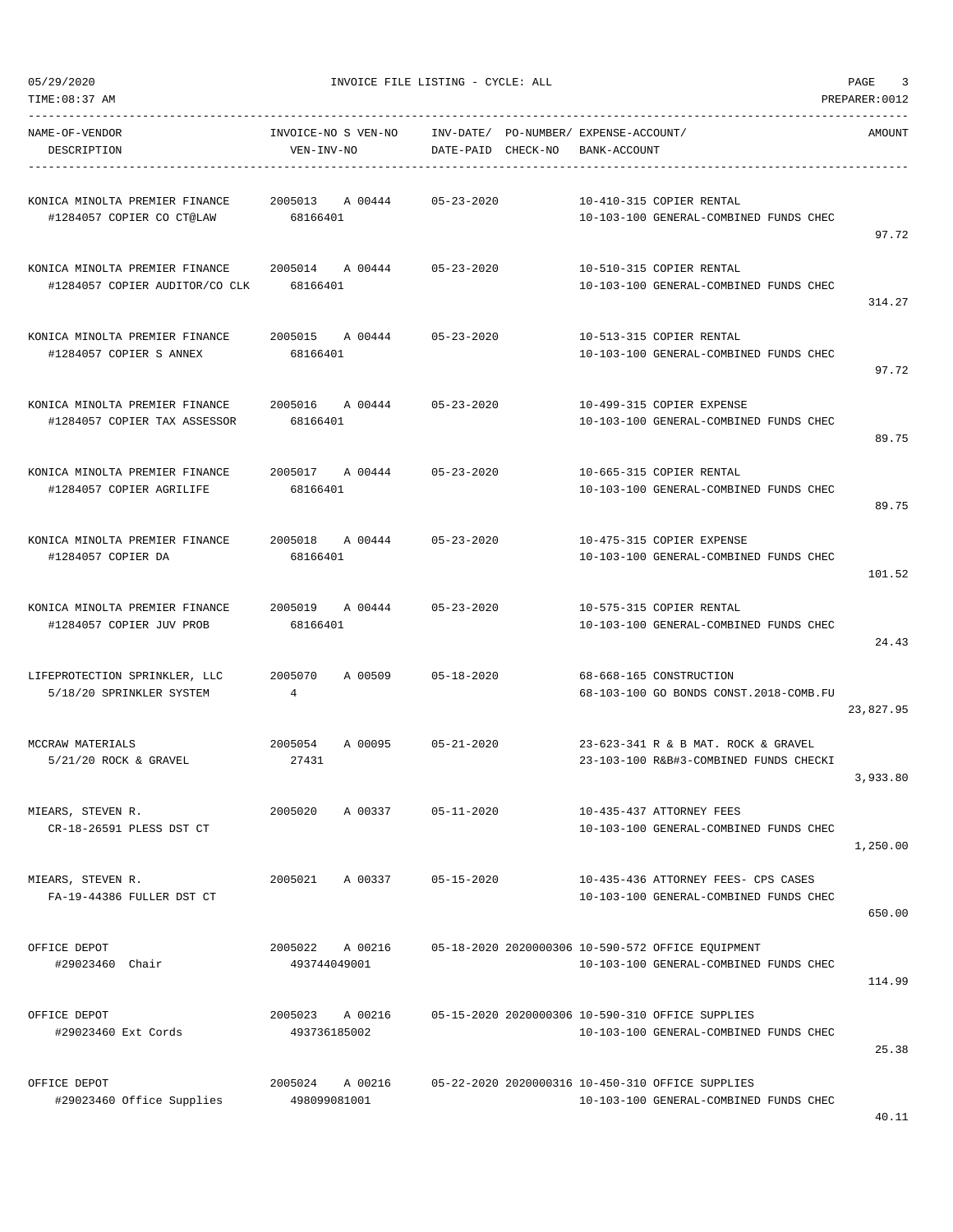TIME:08:37 AM PREPARER:0012 -----------------------------------------------------------------------------------------------------------------------------------

| NAME-OF-VENDOR<br>DESCRIPTION                       | INVOICE-NO S VEN-NO<br>VEN-INV-NO |         | DATE-PAID        | CHECK-NO | INV-DATE/ PO-NUMBER/ EXPENSE-ACCOUNT/<br>BANK-ACCOUNT                                      | AMOUNT     |
|-----------------------------------------------------|-----------------------------------|---------|------------------|----------|--------------------------------------------------------------------------------------------|------------|
| OFFICE DEPOT<br>#29023460 PENS                      | 2005025<br>498099563001           | A 00216 |                  |          | 05-22-2020 2020000316 10-450-310 OFFICE SUPPLIES<br>10-103-100 GENERAL-COMBINED FUNDS CHEC | 25.78      |
| PARKER TIRE<br>5/18/20 R&M TIRE                     | 2005058<br>12046                  | A 00006 | $05 - 18 - 2020$ |          | 24-624-459 R & M MACH. TIRES & TUBES<br>24-103-100 R&B#4- COMBINED FUNDS CHECK             | 30.00      |
| PARKER TIRE<br>5/20/20 R&M TIRE                     | 2005059<br>12051                  | A 00006 | $05 - 20 - 2020$ |          | 24-624-459 R & M MACH. TIRES & TUBES<br>24-103-100 R&B#4- COMBINED FUNDS CHECK             | 60.00      |
| PARKER TIRE<br>5/20/20 R&M TIRE                     | 2005060<br>12052                  | A 00006 | $05 - 20 - 2020$ |          | 24-624-459 R & M MACH. TIRES & TUBES<br>24-103-100 R&B#4- COMBINED FUNDS CHECK             | 15.00      |
| PERKINS, J. DANIEL<br>FA-19-44281 HUNT DST CT       | 2005026                           | A 00589 | $05 - 15 - 2020$ |          | 10-435-436 ATTORNEY FEES- CPS CASES<br>10-103-100 GENERAL-COMBINED FUNDS CHEC              | 2,303.50   |
| PERKINS, J. DANIEL<br>FA-19-44386 FULLER DST CT     | 2005027                           | A 00589 | $05 - 15 - 2020$ |          | 10-435-436 ATTORNEY FEES- CPS CASES<br>10-103-100 GENERAL-COMBINED FUNDS CHEC              | 1,394.00   |
| PERKINS, J. DANIEL<br>FA-19-44329 ARISMENDEZ DST CT | 2005076                           | A 00589 | $05 - 22 - 2020$ |          | 10-435-436 ATTORNEY FEES- CPS CASES<br>10-103-100 GENERAL-COMBINED FUNDS CHEC              | 756.50     |
| PRECISION DEMOLITION<br>#19-171-0 ROOF CONSTRUCTION | 2005071<br>20192742               | A 00473 | $05 - 20 - 2020$ |          | 68-668-165 CONSTRUCTION<br>68-103-100 GO BONDS CONST.2018-COMB.FU                          | 130,567.05 |
| R.K. HALL, LLC<br>#1475 OIL SAND                    | 2005077<br>237933                 | A 00638 | $05 - 07 - 2020$ |          | 22-622-344 R & B MAT. ASPHALT/RD OIL<br>22-103-100 R&B#2- COMBINED FUNDS CHECK             | 1,038.70   |
| R.K. HALL, LLC<br>#1474 ROCK & GRAVEL               | 2005080<br>236962                 | A 00638 | $04 - 30 - 2020$ |          | 23-623-341 R & B MAT. ROCK & GRAVEL<br>23-103-100 R&B#3-COMBINED FUNDS CHECKI              | 206.55     |
| R.K. HALL, LLC<br>#1474 ROCK & GRAVEL               | 2005081<br>238448                 | A 00638 | $05 - 11 - 2020$ |          | 23-623-341 R & B MAT. ROCK & GRAVEL<br>23-103-100 R&B#3-COMBINED FUNDS CHECKI              | 1,262.26   |
| R.K. HALL, LLC<br>#1474 ROCK & GRAVEL               | 2005082<br>238557                 | A 00638 | $05 - 12 - 2020$ |          | 23-623-341 R & B MAT. ROCK & GRAVEL<br>23-103-100 R&B#3-COMBINED FUNDS CHECKI              | 1,265.32   |
| R.K. HALL, LLC<br>#1474 ROCK & GRAVEL               | 2005083 A 00638<br>238789         |         | $05 - 13 - 2020$ |          | 23-623-341 R & B MAT. ROCK & GRAVEL<br>23-103-100 R&B#3-COMBINED FUNDS CHECKI              | 619.40     |
| R.K. HALL, LLC<br>#1474 ROCK & GRAVEL               | 2005084<br>238885                 | A 00638 | 05-14-2020       |          | 23-623-341 R & B MAT. ROCK & GRAVEL<br>23-103-100 R&B#3-COMBINED FUNDS CHECKI              |            |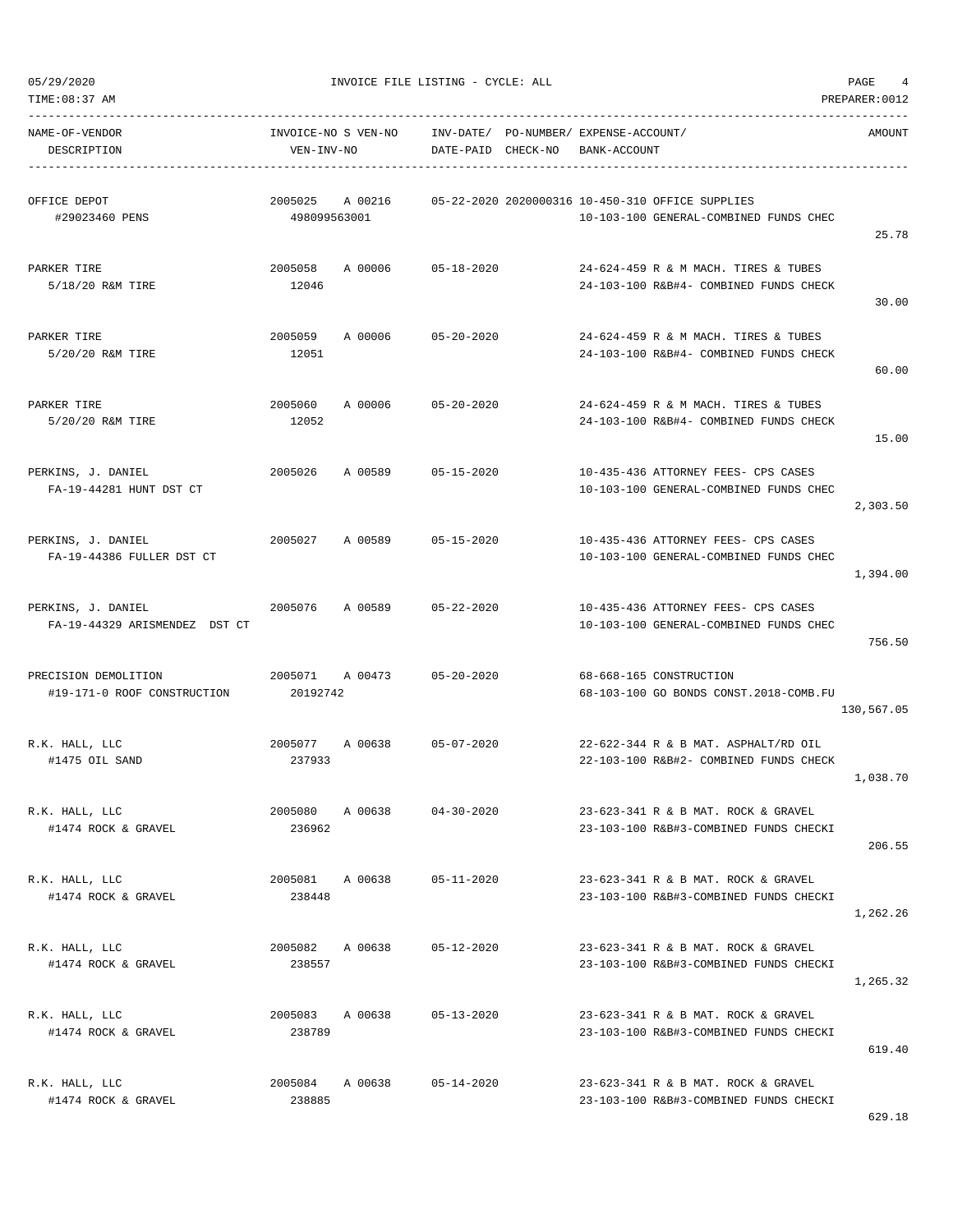| 05/29/2020 |  |
|------------|--|
|            |  |

| NAME-OF-VENDOR<br>DESCRIPTION                                    | INVOICE-NO S VEN-NO<br>VEN-INV-NO |         | DATE-PAID CHECK-NO | INV-DATE/ PO-NUMBER/ EXPENSE-ACCOUNT/<br>BANK-ACCOUNT |                                                                                                      | AMOUNT     |
|------------------------------------------------------------------|-----------------------------------|---------|--------------------|-------------------------------------------------------|------------------------------------------------------------------------------------------------------|------------|
| REAMY, CHARLA GY<br>CR-18-26637 TRANSCRIPT                       | 2005079<br>2254                   | A 00545 | $05 - 28 - 2020$   |                                                       | 10-435-438 COURT REPORTER EXPENSE<br>10-103-100 GENERAL-COMBINED FUNDS CHEC                          | 60.50      |
| REINERT PAPER & CHEMICAL CENTER<br>#FANNI100 Disinfectant Spray  | 2005028<br>411299                 | A 00478 |                    |                                                       | 05-26-2020 2020000319 10-518-332 JANITOR SUPPLIES<br>10-103-100 GENERAL-COMBINED FUNDS CHEC          | 213.18     |
| RELIANT<br>#6 730 596-1 WINDOM ELECTRIC                          | 2005029<br>115 007 457 026 0      | A 00289 | $05 - 22 - 2020$   |                                                       | 10-515-440 UTILITIES ELECTRICITY<br>10-103-100 GENERAL-COMBINED FUNDS CHEC                           | 217.27     |
| RELIANT<br>#6 878 909-8 WINDOM GDLGHT ELECTRIC 115 007 457 027 8 | 2005030                           | A 00289 | $05 - 22 - 2020$   |                                                       | 10-515-440 UTILITIES ELECTRICITY<br>10-103-100 GENERAL-COMBINED FUNDS CHEC                           | 26.92      |
| SAGE CONCRETE, LLC<br>#1907 ROOF CONSTRUCTION                    | 2005072<br>157                    | A 00496 | $05 - 20 - 2020$   |                                                       | 68-668-165 CONSTRUCTION<br>68-103-100 GO BONDS CONST.2018-COMB.FU                                    | 121,569.40 |
| SANITATION SOLUTIONS, INC.<br>#194746 PCT 1 TRASH                | 2005048<br>05P00590               | A 00349 | $05 - 25 - 2020$   |                                                       | 21-621-443 TRASH DUMPSTER PICKUP<br>21-103-100 R&B#1-COMBINED FUNDS CHECKI                           | 82.32      |
| SANITATION SOLUTIONS, INC.<br>#194564 PCT 3 TRASH                | 2005055<br>05P00591               | A 00349 | $05 - 25 - 2020$   |                                                       | 23-623-443 TRASH DUMPSTER PICKUP<br>23-103-100 R&B#3-COMBINED FUNDS CHECKI                           | 82.32      |
| SCOTT-MERRIMAN, INC.<br>5/20/20 DOCKET SHEETS                    | 2005031<br>065354                 | A 00329 |                    | 05-20-2020 2020000311 10-450-435 PRINTING             | 10-103-100 GENERAL-COMBINED FUNDS CHEC                                                               | 435.00     |
| SKOTNIK, JOHN<br>G-2019-335 WARREN CO CT                         | 2005032                           | A 00248 | $05 - 28 - 2020$   |                                                       | 10-425-424 CO.CT. ATTORNEY FEES<br>10-103-100 GENERAL-COMBINED FUNDS CHEC                            | 1,864.00   |
| SKOTNIK, JOHN<br>G-2019-337 CLARK CO CT                          | 2005033                           | A 00248 | $05 - 28 - 2020$   |                                                       | 10-425-424 CO.CT. ATTORNEY FEES<br>10-103-100 GENERAL-COMBINED FUNDS CHEC                            | 800.00     |
| SMITH MUNICIPAL SUPPLIES<br>5/11/20 Speed Limit Signs            | 2005056<br>00-18644               | A 00161 |                    |                                                       | 05-11-2020 2020000294 23-623-343 R & B MAT. HARDWRE & LUMB<br>23-103-100 R&B#3-COMBINED FUNDS CHECKI | 296.09     |
| SOLOMON, AMANDA<br>FA-19-44104 MORRISON DST CT                   | 2005034                           | A 00801 | $05 - 14 - 2020$   |                                                       | 10-435-436 ATTORNEY FEES- CPS CASES<br>10-103-100 GENERAL-COMBINED FUNDS CHEC                        | 570.00     |
| SOLOMON, AMANDA<br>FA-19-44139 GARZA DST CT                      | 2005035                           | A 00801 | $05 - 14 - 2020$   |                                                       | 10-435-436 ATTORNEY FEES- CPS CASES<br>10-103-100 GENERAL-COMBINED FUNDS CHEC                        | 1,008.00   |
| SOLOMON, AMANDA<br>FA-19-44386 FULLER DST CT                     | 2005036                           | A 00801 | $05 - 15 - 2020$   |                                                       | 10-435-436 ATTORNEY FEES- CPS CASES<br>10-103-100 GENERAL-COMBINED FUNDS CHEC                        |            |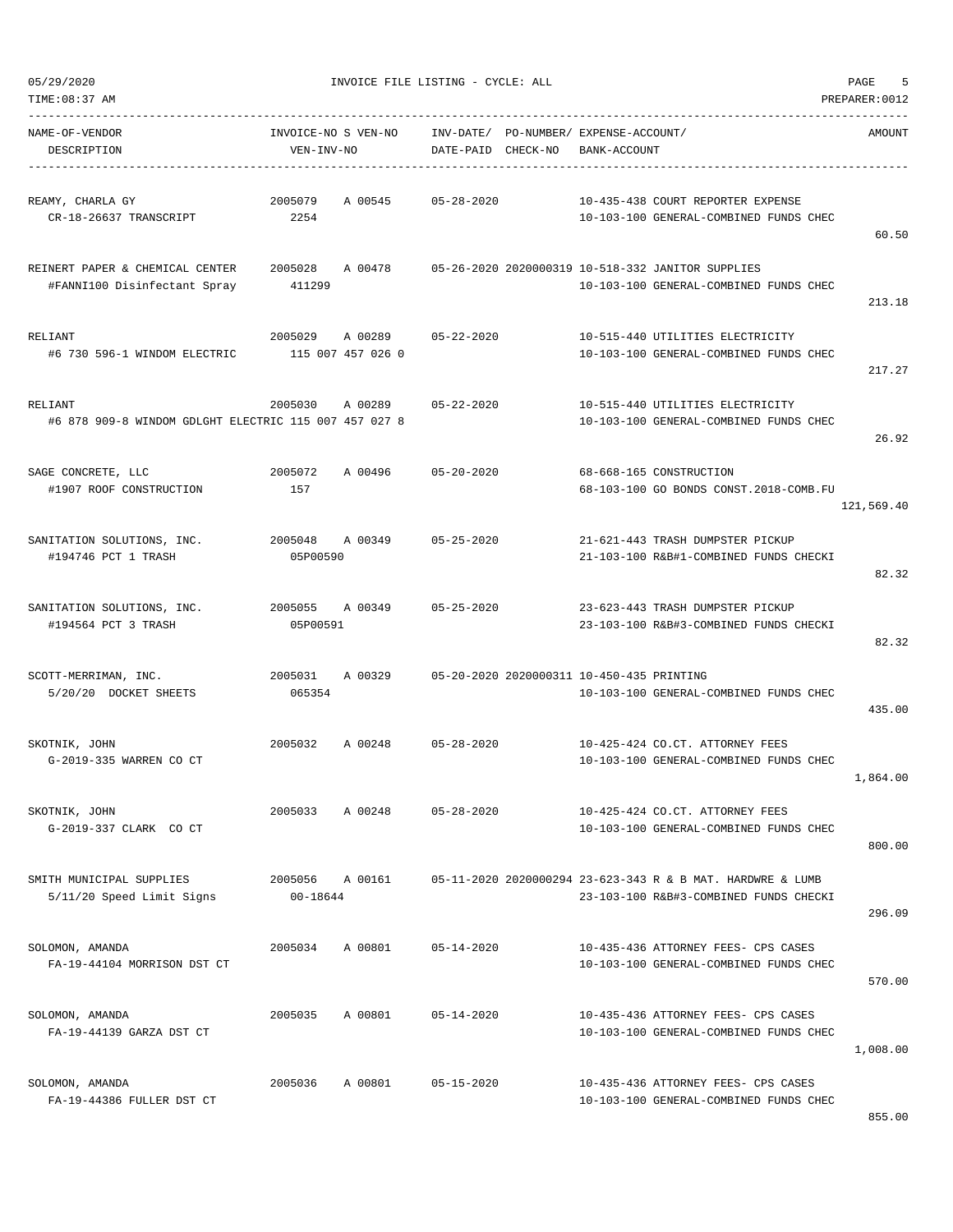| TIME:08:37 AM                                                                   |                                   |                    |                    |                                       |                 |                                                                                                      | PREPARER: 0012 |
|---------------------------------------------------------------------------------|-----------------------------------|--------------------|--------------------|---------------------------------------|-----------------|------------------------------------------------------------------------------------------------------|----------------|
| NAME-OF-VENDOR<br>DESCRIPTION                                                   | INVOICE-NO S VEN-NO<br>VEN-INV-NO |                    | DATE-PAID CHECK-NO | INV-DATE/ PO-NUMBER/ EXPENSE-ACCOUNT/ | BANK-ACCOUNT    |                                                                                                      | AMOUNT         |
| SOUTHERN TIRE MART, LLC<br>#214560 4 LT245/75R17 TIRES 4170018516               | 2005050 A 00596                   |                    |                    |                                       |                 | 05-08-2020 2020000290 22-622-459 R & M MACH. TIRES & TUBES<br>22-103-100 R&B#2- COMBINED FUNDS CHECK | 794.00         |
| 2005061<br>SOUTHERN TIRE MART, LLC<br>#214560 2 11R24.5 FD663 Radial 4170019087 |                                   | A 00596            |                    |                                       |                 | 05-21-2020 2020000314 24-624-459 R & M MACH. TIRES & TUBES<br>24-103-100 R&B#4- COMBINED FUNDS CHECK | 680.00         |
| SOUTHWEST FANNIN S.U.D.<br>#1210 PCT 1 WATER                                    | 2005049                           | A 00018            | $05 - 20 - 2020$   |                                       |                 | 21-621-442 UTILITY WATER<br>21-103-100 R&B#1-COMBINED FUNDS CHECKI                                   | 17.79          |
| <b>SPARKLIGHT</b><br>#121664254 PCT 4 INTERNET                                  | 2005062                           | A 00707            | 05-18-2020         |                                       |                 | 24-624-421 DSL INTERNET<br>24-103-100 R&B#4- COMBINED FUNDS CHECK                                    | 82.69          |
| SPRINT<br>#700059508 INTERNET                                                   | 2005037<br>700059508-024          | A 00465            | $05 - 20 - 2020$   |                                       |                 | 10-560-444 INTERNET SERVICE<br>10-103-100 GENERAL-COMBINED FUNDS CHEC                                | 149.08         |
| STATE COMPTROLLER<br>#C0740 CO-OP MEMBERSHIP FEE                                | 2005038                           | A                  | $05 - 22 - 2020$   |                                       | 10-496-481 DUES | 10-103-100 GENERAL-COMBINED FUNDS CHEC                                                               | 100.00         |
| SUNBELT RENTALS, INC<br>#96597644 MAY FORKLIFT RENTAL                           | 2005073 A 00520                   | 96597644-0012/0014 | 05-02-2020         |                                       |                 | 68-668-165 CONSTRUCTION<br>68-103-100 GO BONDS CONST.2018-COMB.FU                                    | 2,847.04       |
| TXU ENERGY<br>#100063401102 LAKE FANNIN ELECTRIC 054102680208                   | 2005075                           | A 00160            | $05 - 19 - 2020$   |                                       |                 | 85-520-440 UTILITIES ELECTRICITY<br>85-103-100 LAKE FANNIN-COMBINED FUNDS                            | 29.41          |
| TYLER TECHNOLOGIES, INC.<br>#45205 FINANCIALS SAAS                              | 2005039<br>025-295212             | A 00310            | $04 - 29 - 2020$   |                                       |                 | 10-510-453 COMPUTER SOFTWARE MAINTEN<br>10-103-100 GENERAL-COMBINED FUNDS CHEC                       | 2,600.00       |
| TYLER TECHNOLOGIES, INC.<br>#45205 FINANCIALS SAAS                              | 2005040 A 00310<br>025-295950     |                    | $05 - 13 - 2020$   |                                       |                 | 10-510-453 COMPUTER SOFTWARE MAINTEN<br>10-103-100 GENERAL-COMBINED FUNDS CHEC                       | 910.00         |
| WILSON CULVERTS, INC.<br>5/20/20 CULVERT                                        | 2005051<br>81408                  | A 00654            | $05 - 20 - 2020$   |                                       |                 | 22-622-342 R & B MAT. CULVERTS<br>22-103-100 R&B#2- COMBINED FUNDS CHECK                             | 485.80         |
| WILSON CULVERTS, INC.<br>5/19/20 CULVERT                                        | 2005063<br>81392                  | A 00654            | $05 - 19 - 2020$   |                                       |                 | 24-624-342 R & B MAT. CULVERTS<br>24-103-100 R&B#4- COMBINED FUNDS CHECK                             | 3,431.40       |